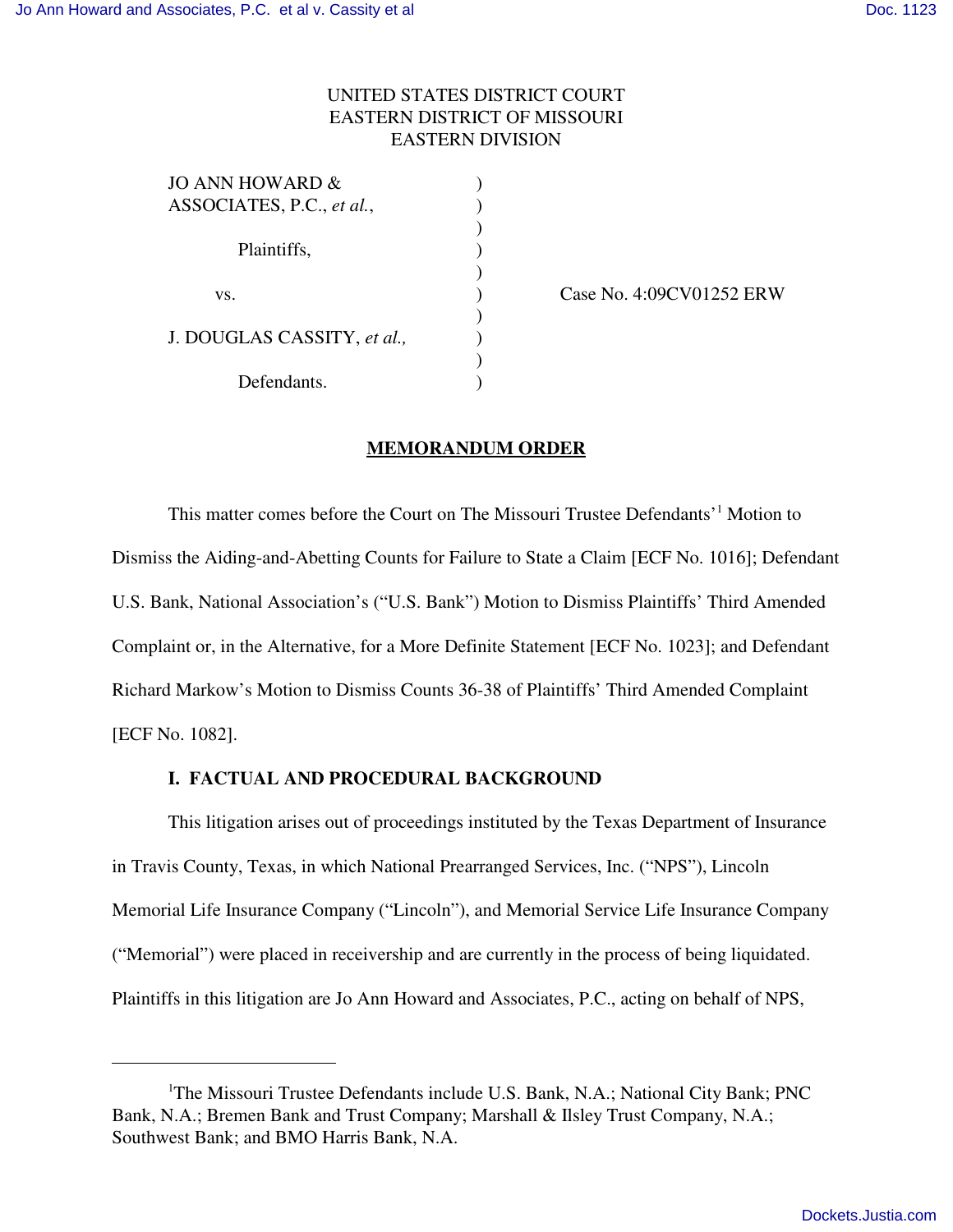Lincoln, and Memorial, as Special Deputy Receiver ("SDR") in connection with the Texas receivership proceedings; the National Organization of Life and Health Guaranty Associations  $("NOLHGA")<sup>2</sup>$ ; and the individual state life and health insurance guaranty associations of Arkansas, Illinois, Kansas, Kentucky, Missouri, Oklahoma, and Texas. These individual guaranty associations, as well as those represented by NOLHGA, are statutory entities created by state legislatures to provide protection for resident policyholders in the event that a member insurance company becomes insolvent. Plaintiffs represent that these state guaranty associations have been assigned or subrogated to the claims of funeral homes and consumers arising out of dealings with NPS through (1) each state guaranty association's enabling act; (2) the NPS / Lincoln / Memorial Liquidation Plan approved by the Texas Receivership Court on September 22, 2008; or (3) express assignments received from recipients of death benefits paid by a state guaranty association.

Prior to the institution of the Texas proceedings, NPS was in the business of selling preneed funeral service contracts, which were sold to consumers through funeral homes. Lincoln and Memorial were issuers of life insurance policies. NPS marketed its pre-need contracts by assuring consumers that funds paid to NPS would be secured in pre-need trusts and backed by whole life insurance policies issued by Lincoln or Memorial for the full amount of the contract. NPS represented to these consumers that the necessary funds would be available when the preneed beneficiary died and the funeral home's claim became due. In accordance with state law, this process was accomplished in certain states by requiring the purchaser to simultaneously

<sup>&</sup>lt;sup>2</sup> NOLHGA represents the interests of the state life and health insurance guaranty associations of Arizona, California, Colorado, the District of Columbia, Georgia, Idaho, Indiana, Iowa, Louisiana, Maryland, Michigan, Minnesota, Mississippi, Montana, Nebraska, Nevada, New Mexico, North Dakota, Ohio, Oregon, Rhode Island, South Dakota, Tennessee, Utah, Washington, West Virginia, Wisconsin, and Wyoming.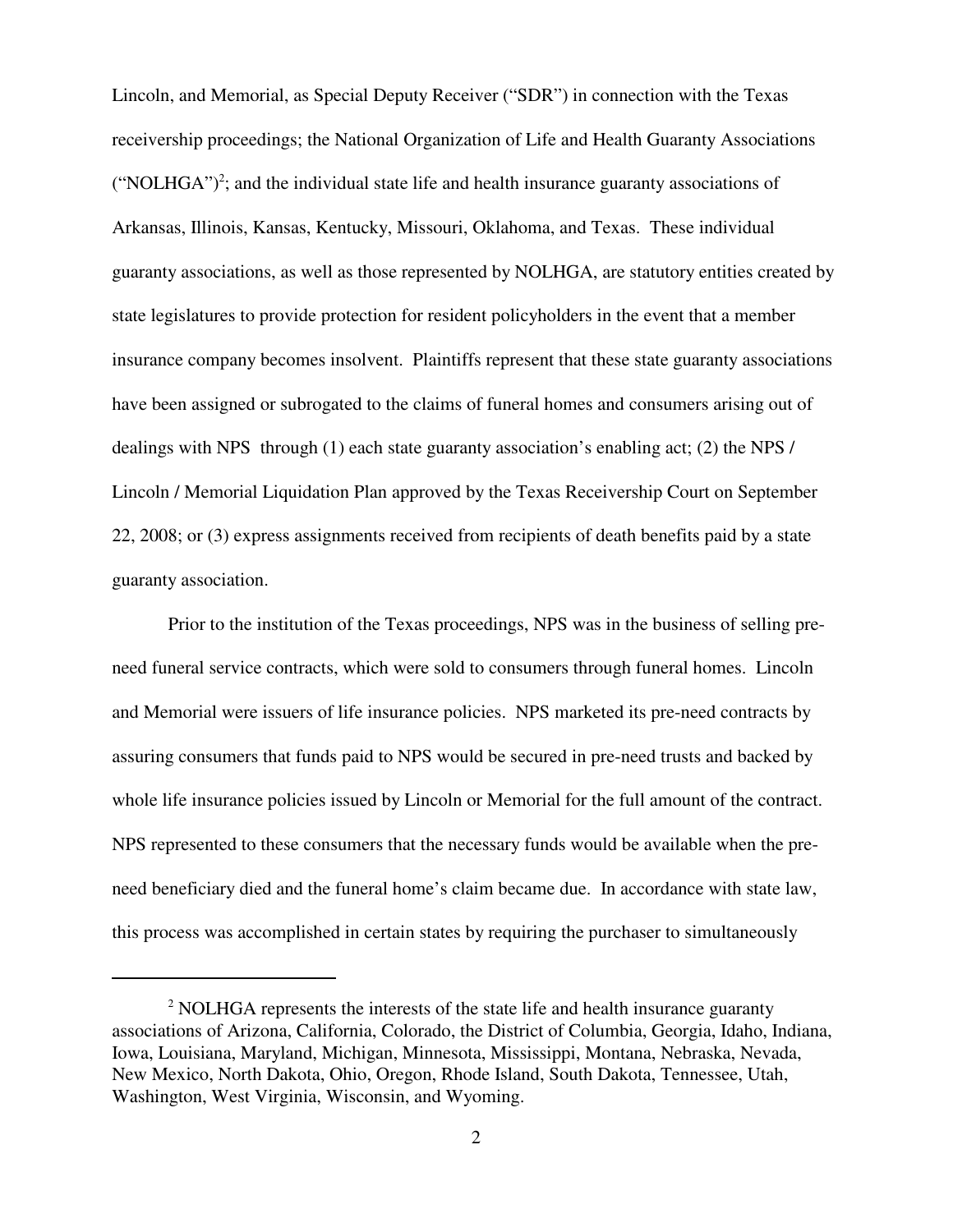apply for a life insurance policy issued by Lincoln or Memorial in an amount corresponding to the amount of the pre-need contract. In other states, the pre-need trust itself purchased the life insurance policies.

On May 3, 20, 2012, Plaintiffs herein filed their Third Amended Complaint, asserting a wide variety of claims against various defendants, including, but not limited to, claims for violations of the Racketeer Influenced and Corrupt Organizations ("RICO") Act, 18 U.S.C. §§ 1961-1968, violations of the Lanham Act, 15 U.S.C. §§ 1051-1141n, state law claims concerning intentional and negligent fraudulent misrepresentations, and violations of the Texas Receivership Act, Tex. Ins. Code §§ 443.202-443.205 [ECF No. 916]. The Third Amended Complaint alleges that the fraudulent scheme's ultimate goal was to siphon funds away from NPS, Lincoln, and Memorial for the personal use of certain defendants, a scheme that ultimately left more than \$600 million in liabilities to be satisfied by the SDR and the state life and health guaranty association Plaintiffs.

There are over forty defendants named in Plaintiffs' Third Amended Complaint, with varying degrees of alleged involvement in what Plaintiffs characterize as a scheme to defraud individual consumers and funeral homes in the sale of NPS's pre-need funeral contracts. Six of the defendants named in this matter are being prosecuted for a variety of fraud-based crimes in a parallel criminal case, *United States v. Sutton*, Case No. 4:09CR00509 JCH (E.D. Mo.).

 The principal focus of Plaintiffs' claims is a group of defendants, defined as "the RICO Defendants," consisting of (1) Doug Cassity, Tyler Cassity, Rhonda Cassity, and Brent Cassity ("the Cassity Defendants"), who are the beneficial owners of NPS, Lincoln, Memorial, and a number of affiliated entities through the RBT Trust II – a family trust of which Doug Cassity is the settlor and the Cassity Defendants are the sole beneficiaries; (2) certain officers and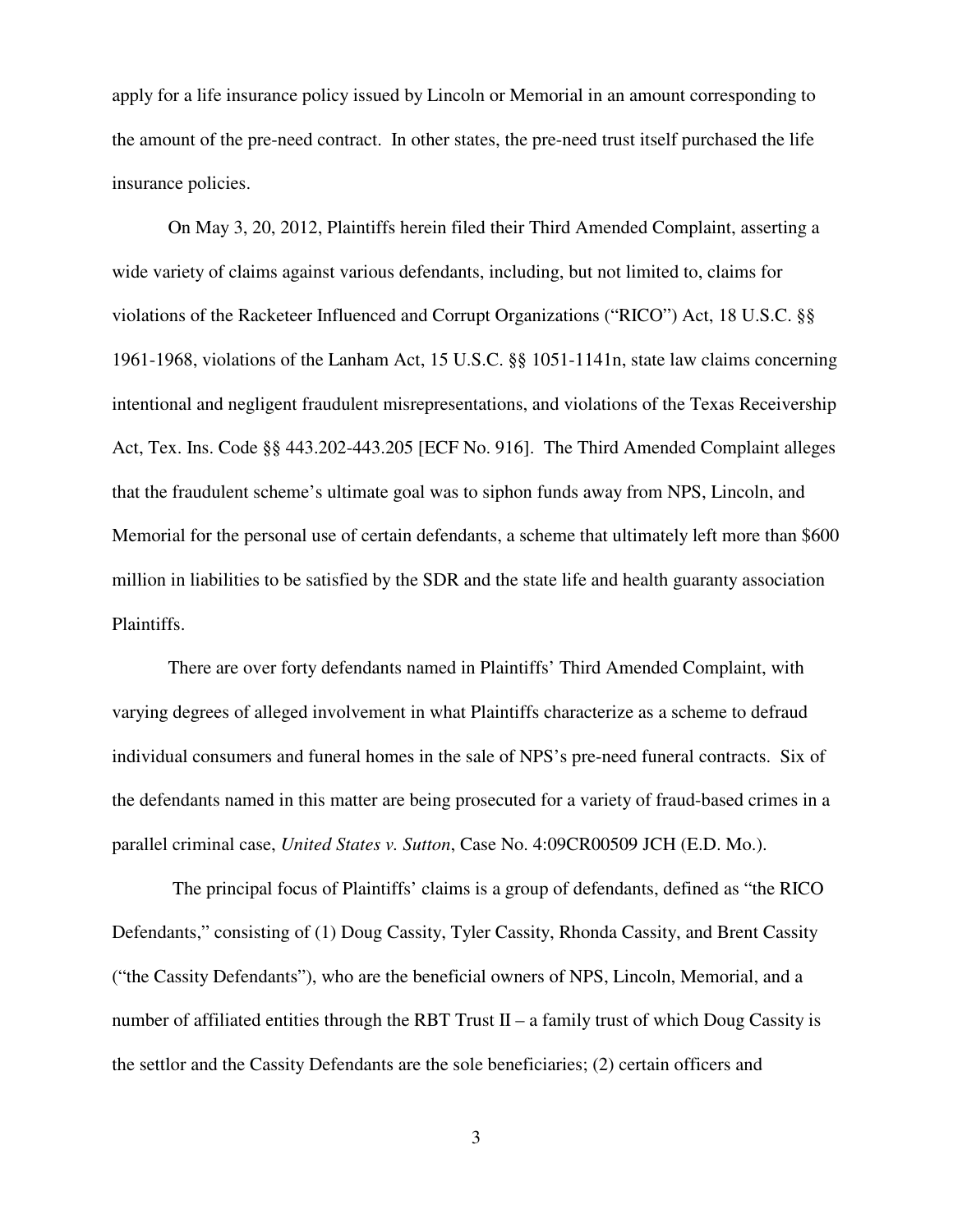employees of the Cassity-controlled entities; (3) a number of attorneys and law firms engaged by

those entities; and (4) several of those entities themselves. Plaintiffs allege that the RICO

Defendants defrauded and conspired to defraud NPS's individual and funeral home consumers

by, among other things:

(1) not revealing to NPS employees, funeral homes, or consumers that Lincoln and Memorial, as issuers of the life insurance policies intended to fund the pre-need contracts upon the death of the purchaser, were not independent of NPS, and that Lincoln, Memorial, NPS, and the Cassity Defendants were not independent of each other;

(2) in states in which the purchaser of the pre-need contract applied for the life insurance policy directly, altering policy applications to indicate that the policy was to be paid for in installments, when in fact the purchaser had paid the full amount of the policy in full, so that NPS would only be required to deposit the first installment into a pre-need trust, with the remainder of the amount then ultimately diverted to the RICO or Cassity Defendants through various Cassitycontrolled entities, including NPS, Lincoln, and Memorial;

(3) in states in which the pre-need trusts purchased the life insurance policies, purchasing installment policies with monthly payments when the consumer paid for the pre-need contract with a single payment in full, likewise in order to avoid depositing the entire policy amount into a pre-need trust and to siphon the remaining funds to the RICO or Cassity Defendants;

(4) altering life insurance policy applications to indicate that NPS was the owner or beneficiary of the policy, in order to allow NPS to take out loans on the policies from Lincoln or Memorial, and then denying that NPS had taken out any such loans in response to inquiries from funeral homes;

(5) directing NPS to stop paying premiums to Lincoln on whole life policies and surrendering whole life policies for their cash value, with the effect of reducing NPS's obligations to Lincoln and allowing NPS to retain a greater percentage of funds received from consumers in exchange for the pre-need funeral contracts;

(6) removing funds from the NPS pre-need trusts in exchange for the issuance of promissory notes or debentures, with repayment only occurring through book entries unsupported by actual transactions or through the temporary shifting of funds between various entities controlled by the RICO Defendants; and

(7) engaging in "roll-over" transactions with funeral homes, whereby a funeral home would agree to transfer its existing pre-need contracts to NPS and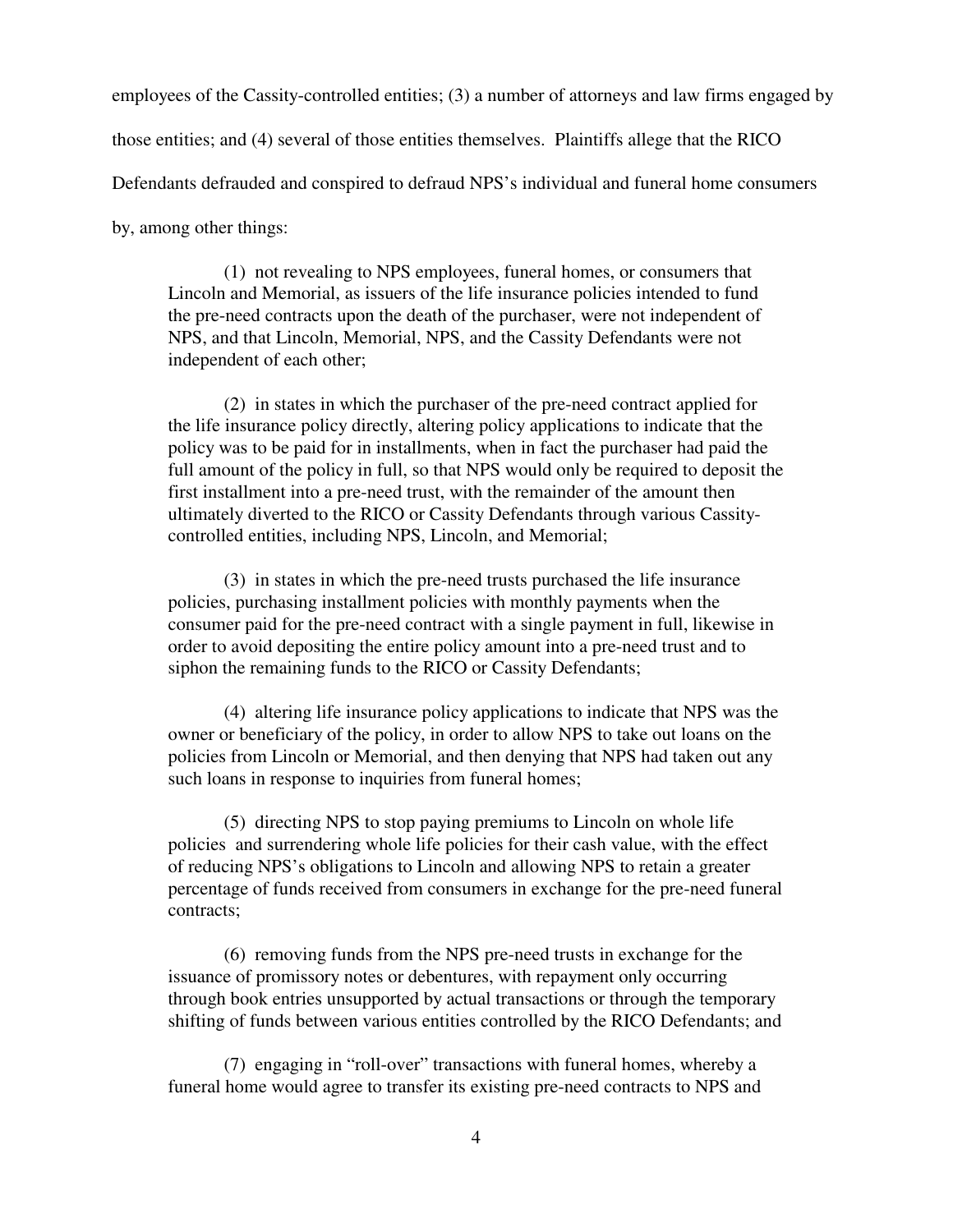remit to NPS the balance of its trust funds from those contracts, with NPS then using the above-described tactics with whole life insurance policies issued by Lincoln to avoid placing as much as possible of the "roll-over" funds into a preneed trust, and diverting the remainder to the RICO or Cassity Defendants.

Based on these allegedly wrongful actions, Plaintiffs assert additional claims related to allegedly fraudulent transfers between Cassity-controlled entities against another set of Defendants that are collectively referred to as "the Fraudulent Transfer Defendants." Plaintiffs bring another set of claims arising out of the removal of funds from the pre-need trusts through the issuance of promissory notes and debentures against yet another group of defendants that are defined as "the Promissory Note Defendants," some of whom are likewise RICO or Fraudulent Transfer Defendants.

The defendants bringing the Motions to Dismiss presently before the Court are members of the group of defendants defined in the Third Amended Complaint as the "Trustee Defendants," and individual defendant Richard Markow ("Defendant Markow"), who was head of Trustee Defendant Bremen Bank's trust department, and a Senior Vice President and Trust Officer for Bremen Bank. The claims stated against Trustee Defendants allege that they breached their fiduciary duties to NPS, funeral homes, and consumers, by failing to properly manage the NPS pre-need trust assets, and by failing to ensure that those assets were prudently handled.

Plaintiffs' claims against Trustee Defendants include Breach of Fiduciary Duty by Trustee Banks (Count 19); Negligence and Gross Negligence by Trustee Banks (Count 20); Unjust Enrichment (Count 28); Money Had and Received (Count 29); Aiding and Abetting Fraud (Count 31); Aiding and Abetting Breach of Fiduciary Duty by Investment Advisors (Count 32); Aiding and Abetting Breach of Fiduciary Duty by Bremen Bank (Counts 33 and 34); Breach of Fiduciary Duty (against Defendant Markow) (Count 36); Participation in a Breach of Trust Duties and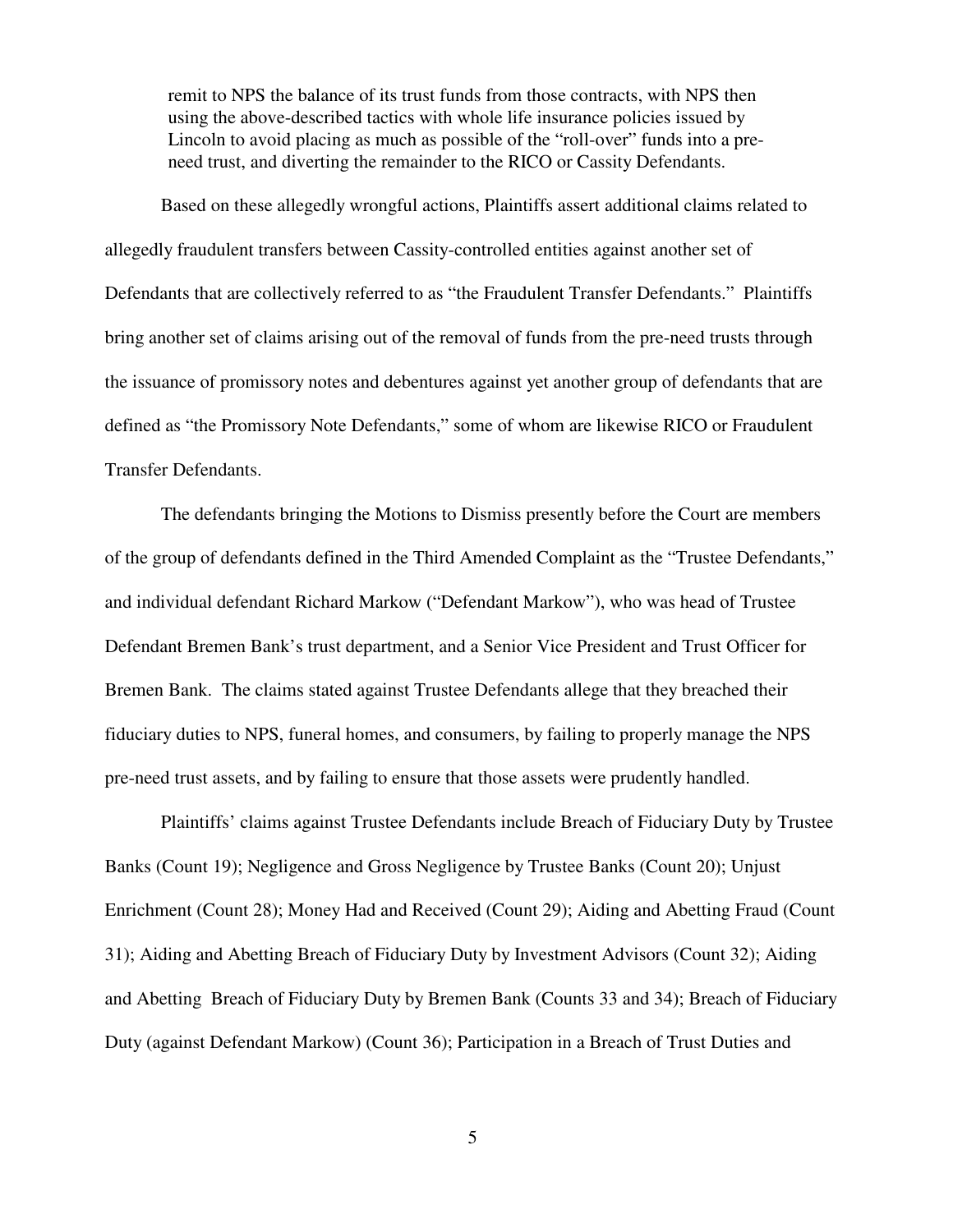Aiding and Abetting Breach of Fiduciary Duties (against Defendant Markow) (Count 37); and Aiding and Abetting Fraud (against Defendant Markow) (Count 38).

In their Motion, Missouri Trustee Defendants urge the Court to dismiss Counts 31 through 34 of Plaintiff's Third Amended Complaint. In its pleading, Defendant U.S. Bank separately moves to dismiss Counts 31 and 32. Defendant Markow's Motion moves to dismiss the claims asserted solely against him, Counts 36-38 of the Third Amended Complaint.

## **II. LEGAL STANDARD**

A party may move under Rule 12(b)(6) to dismiss a complaint for "fail[ing] to state a claim upon which relief may be granted." Fed. R. Civ. P. 12(b)(6). The purpose of a motion to dismiss is to test "the sufficiency of a complaint[.]" *M.M. Silta, Inc. v. Cleveland Cliffs, Inc.*, 616 F.3d 872, 876 (8th Cir. 2010). "To survive a motion to dismiss, a complaint must contain sufficient factual matter, accepted as true, to state a claim to relief that is plausible on its face." *Ashcroft v. Iqbal*, 556 U.S. at 678 (internal quotations omitted). "A claim has facial plausibility when the plaintiff pleads factual content that allows the court to draw the reasonable inference that the defendant is liable for the misconduct alleged." *Id.*

When ruling on a motion to dismiss, a court "must liberally construe a complaint in favor of the plaintiff[.]" *Huggins v. FedEx Ground Package Sys., Inc.*, 592 F.3d 853, 862 (8th Cir. 2010). However, if a claim fails to allege one of the elements necessary to recovery on a legal theory, that claim must be dismissed for failure to state a claim upon which relief can be granted. *Crest Constr. II, Inc. v. Doe*, 660 F.3d 346, 355 (8th Cir. 2011).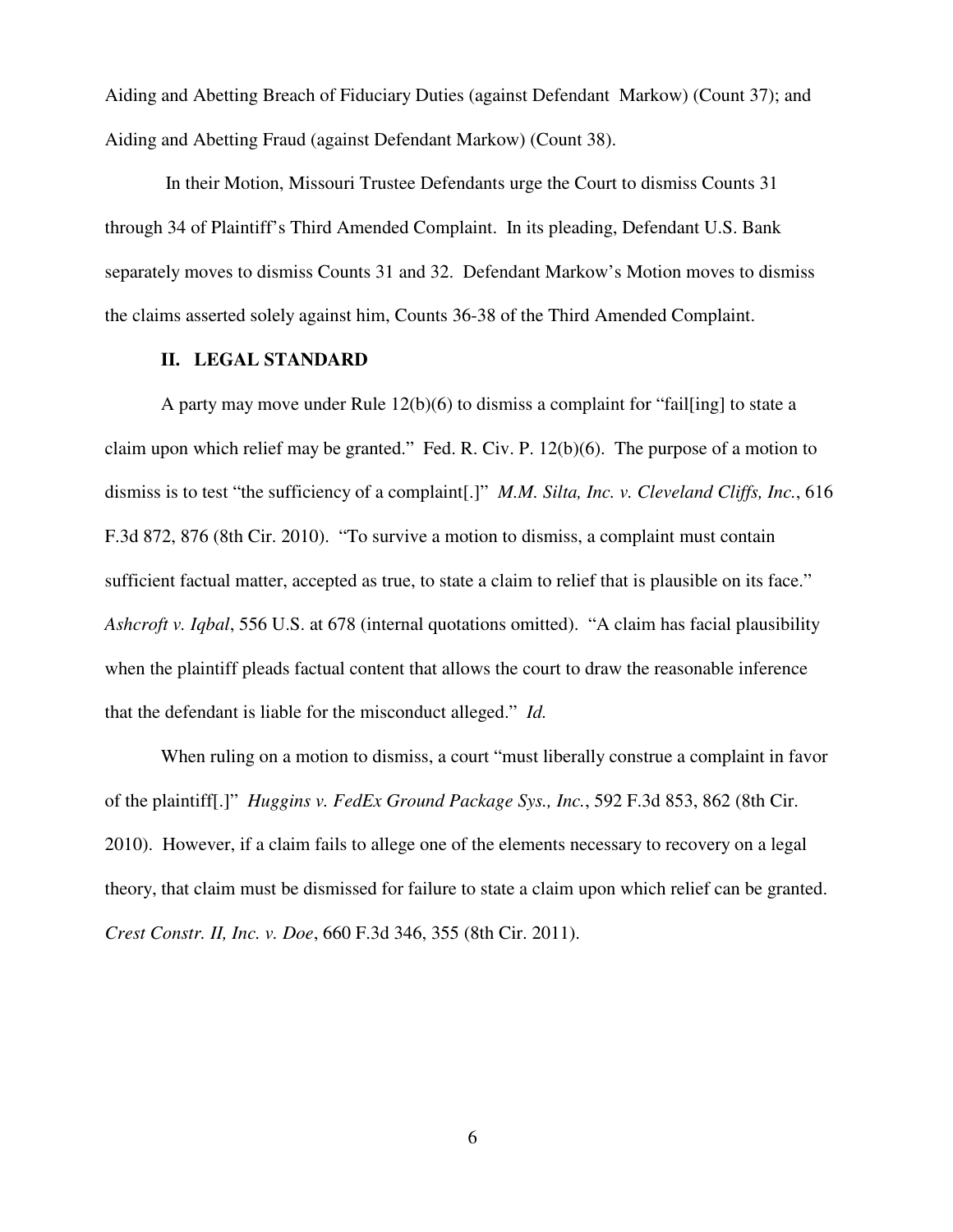#### **II. DISCUSSION**

### **A. The Missouri Trustee Defendants' Motion**

In their Motion, Missouri Trustee Defendants move to dismiss Counts 31 through 34 of Plaintiffs' Third Amended Complaint, pursuant to Federal Rule of Civil Procedure 12(b)(6), on several grounds. Counts 31 through 34 assert that Missouri Trustee Defendants aided and abetted various alleged acts of fraud and breaches of fiduciary duty by knowingly and recklessly providing substantial assistance and encouragement to the primary tortfeasors in their commission of the alleged torts.

# **1. The Missouri Trustees' Contention that Plaintiffs' Allegations Directly Conflict with the Government's Theory in the Parallel Criminal Proceeding is not Grounds for Dismissal under Rule 12(b)(6).**

Among other things, Missouri Trustee Defendants aver that Plaintiffs' allegations directly conflict with the Government's theory in the parallel criminal proceeding, which asserts that Missouri Trustee Defendants were victims of the RICO Defendants' fraud.

Plaintiffs contend the Missouri Trustees' claim that their allegations in this civil matter directly conflict with the Government's theory in the criminal case is not cognizable under Rule 12(b)(6), and they further assert that there is no conflict between the allegations of their Complaint and the position advanced by Government's Indictment. Plaintiffs argue that the banks can be both criminal victims and civil wrongdoers, contending that insider officer wrongdoing can render a bank civilly liable to innocent third parties, even if the bank is potentially victimized by the wrongdoing also.

A court considering a motion to dismiss accepts as true all of the well-pleaded allegations contained in a complaint, and then determines whether the complaint facially states a plausible claim for relief. *See Iqbal*, 556 U.S. at 678-79; Fed. R. Civ. P. 12(b)(6). Given the purpose of a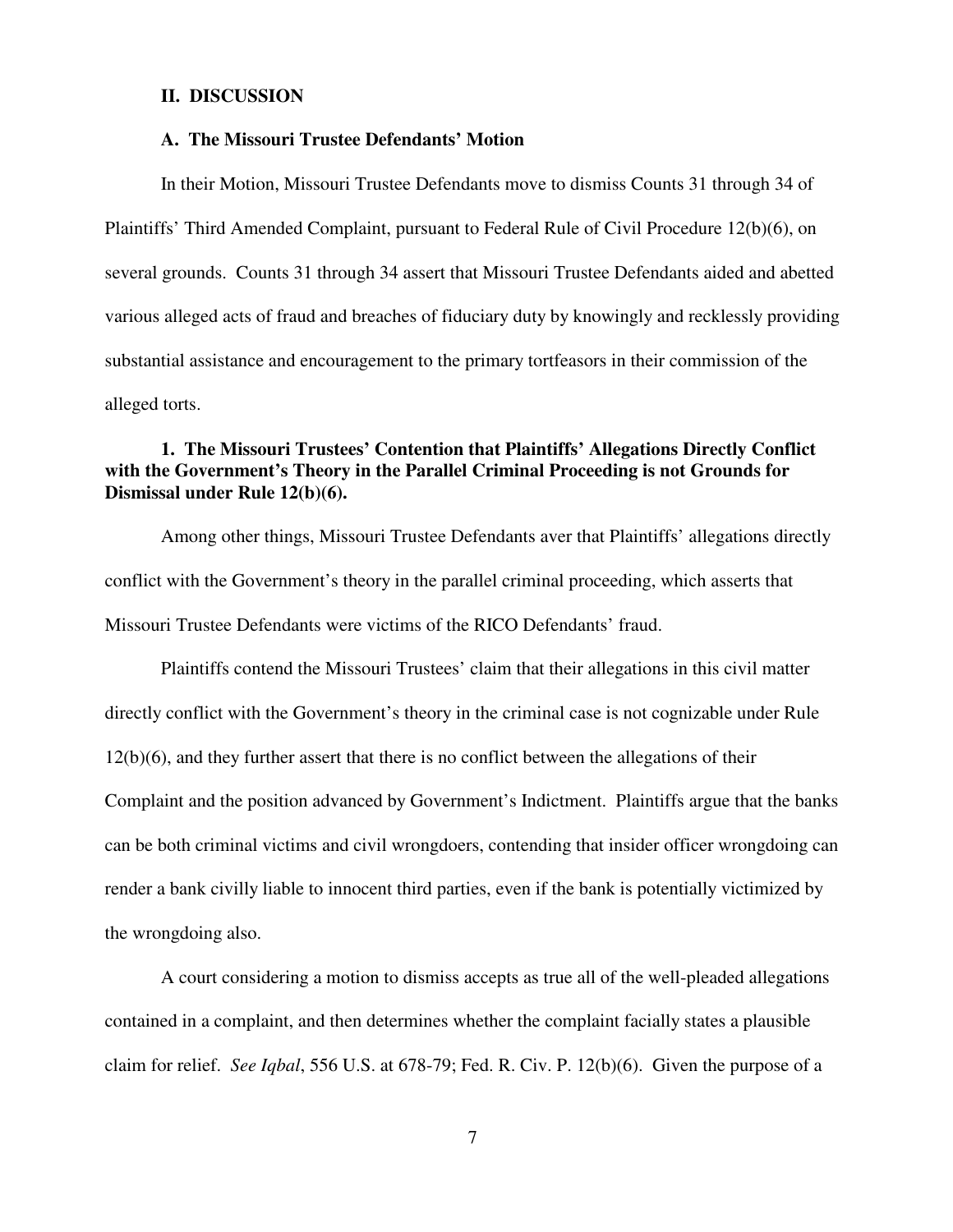motion to dismiss, Plaintiffs' point is well taken. The Missouri Trustees' contention that the Complaint's allegations directly conflict with the Government's theory in the parallel criminal proceeding is an argument requiring factual determinations, and thus is not grounds for dismissal. All that is required at this point in the proceedings is for Plaintiffs to assert factual allegations, taken and true and liberally construed in Plaintiffs' favor, which could entitle them to relief. *Id.* Moreover, given that the civil rules of procedure allow parties to bring alternative or inconsistent theories in their complaints and even require trial courts to examine complaints to determine if the allegations provide for relief on any possible theory, the Missouri Trustees' assertion that Plaintiffs' claims conflict with the Government's theory in a related, but separate, case is certainly not basis for dismissal of Plaintiffs' action. *See* Fed. R. Civ. P. 8(d), (e) and 12(b)(6); *Thomas W. Garland, Inc. v. St. Louis*, 596 F.2d 784, 787 (8th Cir. 1979).

# **2. The Missouri Supreme Court has not recognized a cause of action based on § 876(b).**

Missouri Trustee Defendants claim that the aiding-and abetting counts fail to state a claim upon which relief may be granted. They assert that the counts allege claims fashioned after § 876(b) of the Restatement (Second) of Torts, and contend that the Missouri Supreme Court has never recognized a cause of action based on the theory of secondary liability reflected in subsection (b). Section 876 of the Restatement (Second) of Torts provides:

For harm resulting to a third person from the tortious conduct of another, one is subject to liability if he (a) does a tortious act in concert with the other or pursuant to a common design with him, or (b) knows that the other's conduct constitutes a breach of duty and gives substantial assistance or encouragement to the other so to conduct himself, or (c) gives substantial assistance to the other in accomplishing a tortious result and his own conduct, separately considered, constitutes a breach of duty to the third person.

Missouri Trustee Defendants assert that the Missouri Supreme Court discussed secondary liability under § 876 on only one occasion, in *Zaft v. Eli Lilly & Co.*, 676 S.W.2d 241 (Mo. banc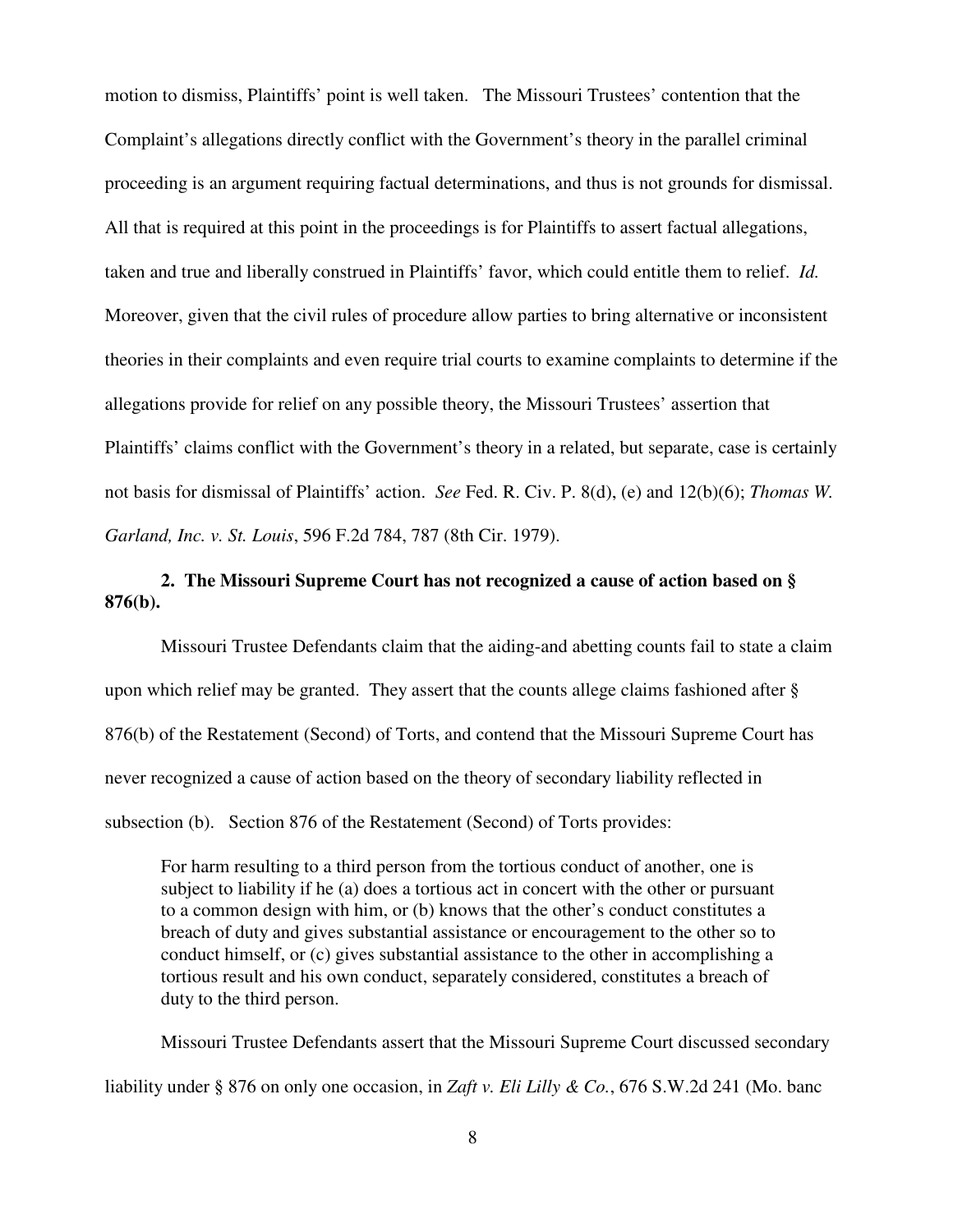1984), and that the court limited the section's application to the context of concert-of-actions under subsection (a). Missouri Trustee Defendants argue that, if confronted with the question, the Missouri Supreme Court would not recognize a cause of action for aiding and abetting fraud or breach of fiduciary duty. They aver that the great weight of Missouri authority limits secondary liability to the conspiracy theory reflected in § 876(a), and declines to recognize claims under subsections (b) or (c). Additionally, Missouri Trustee Defendants claim that substantial policy concerns support limiting the scope of secondary liability to cases falling under § 876(a), alleging that applying subsection (b) heightens the risk that the law will improperly impose liability on a party without fault or a direct connection between a wrongful act and tortious harm.

Missouri Trustee Defendants note that two decisions from the Court of Appeals, Western District conflict in their stance regarding Missouri's adoption of § 876 (b). The first of these decisions, *Bradley v. Ray*, 904 S.W.2d 302 (Mo. Ct. App. 1995), addressed whether a therapist could be liable for aiding and abetting the sexual abuse of a child if the therapist knew of the abuse, but consciously failed to report it to authorities. In *Bradley*, the court concluded that Missouri did not recognize such a tort, stating "Plaintiff has not cited any Missouri case which recognizes a claim for aiding and abetting in the commission of a tort, and none were located through the Court's own research." *Id.* at 315. In a footnote to this statement, the court added, "While no Missouri courts have recognized a tort based on Restatement (Second) of Torts § 876(b), Missouri courts have *rejected* claims fashioned after the Restatement (Second) of Torts § 876 (c)." *Id.*, n. 11 (italics in original).

 The second Western District decision, *Shelter Mut. Ins. Co. v. White*, 930 S.W.2d 1 (Mo. Ct. App. 1996), concluded that, in the context of a fatal automobile accident, the circuit court erred in dismissing the plaintiffs' action, because passengers who encouraged their intoxicated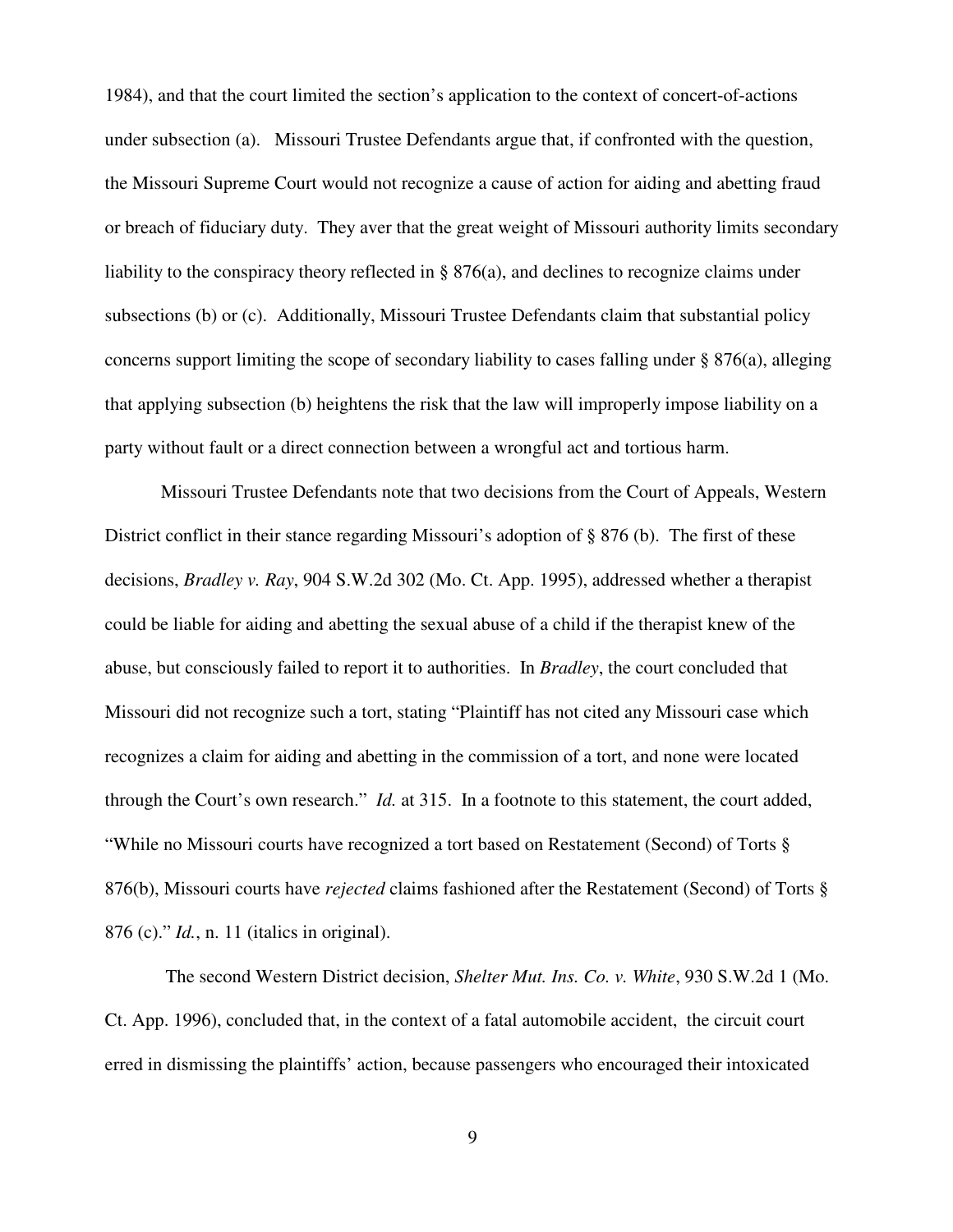driver to drive under the influence, to speed, and to ignore traffic signs, could be liable under § 876(b), should a jury determine their acts constituted a substantial factor in the plaintiffs' losses.

Missouri Trustee Defendants argue that *Shelter Mutual* was incorrectly decided, asserting that the decision's analysis was flawed, because it ignored the *Zafft* court's limitation of its discussion to § 876(a)'s concert-of-action theory of liability, and failed to address the contrary conclusion in *Bradley* reached by the Western District just one year prior.

In their pleading opposing the Motion to Dismiss [ECF No. 1092], Plaintiffs claim that, because the Missouri Supreme Court often adopts the Second Restatement's position when confronted with previously unsettled issues of Missouri tort law, it would almost certainly adopt § 876(b), even if the court had to overrule state law precedent to do so. Plaintiffs further argue that the Missouri Court of Appeals, as well as the vast majority of courts nationwide, have recognized aiding-and-abetting claims under the theory of liability described in § 876(b), and assert that the section is consistent with prior Missouri law accepting aiding and abetting as a "well settled" cause of action. As well, Plaintiffs state that the Western District's holding in *Shelter Mutual* constituted a rejection of any argument that Missouri courts would not uphold § 876(b) claims. Plaintiffs additionally assert that they have properly pleaded the requisite elements to establish liability under  $\S 876(b)$  and  $\S 876(c)$ .

 As previously mentioned, the Missouri Supreme Court has not squarely decided whether to recognize the tort of aiding and abetting based on subsections (b) or (c) of § 876. When faced with an issue of state law not yet determined, the task of a federal court sitting in diversity is to attempt to predict how the state's highest court would resolve the question. *Polk v. Ford Motor Co.*, 529 F.2d 259, 264 (8th Cir. 1976); *Auto Owners Ins. Co. v. Biegel Refrigeration & Elec. Co., Inc.*, 659 F.Supp.2d 1050, 1054 (E.D. Mo. 2009). To accomplish this undertaking, federal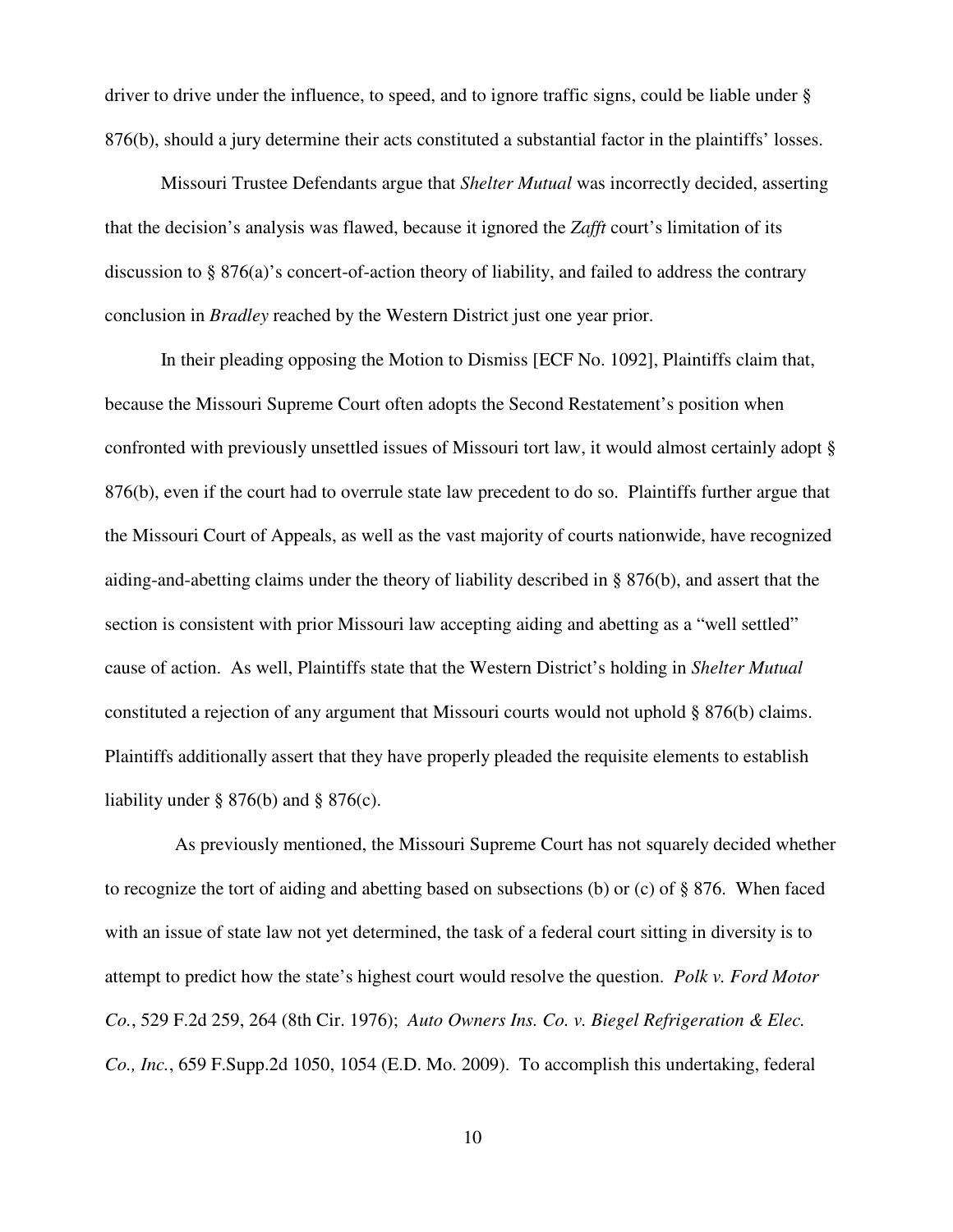courts are to consider "any persuasive data that is available, such as compelling inferences or logical implications form other related adjudications and considered pronouncements." *Polk*, 529 F.2d at 264.

Available for this Court's consideration in this matter is a decision from the United States District Court, Western District of Missouri, *Omaha Indem. Co. v. Royal Am. Managers, Inc.*, 755 F.Supp. 1451 (W.D. Mo. 1991), in which another federal district court was challenged to predict whether the Missouri Supreme Court would recognize an aiding-and-abetting tort premised on §876(b). This Court recognizes that *Omaha Indemnity* predates the two Western District decisions cited by the parties. Nevertheless, this Court finds that a review of the *Omaha Indemnity* court's determination provides additional assistance in ascertaining the landscape of Missouri law addressing the application of the various subsections of § 876.

In *Omaha Indemnity*, plaintiffs filed a summary judgment motion in a case where the named defendants, using entities they controlled, perpetuated injustice and fraud by intermingling corporate and personal finances and participating in the systematic stripping of Royal American Managers' corporate assets. *Id.* at 1458. In their motion, the plaintiffs requested judgment in their favor on, among others, a cause of action against two defendants for aiding and abetting breaches of fiduciary duty owed to Omaha Indemnity. *Id*. at 1454, 1459.

In support of their argument for summary judgment, the plaintiffs cited *Terrydale Liquidating Trust v. Barness*, 611 F.Supp. 1006, 1015-16 (S.D.N.Y. 1984), a decision where a New York district court, while noting that Missouri courts had not adopted the aider and abetter liability found in § 876, found it appropriate to use subsection b of the statute in a case involving the application of Missouri substantive law. The *Omaha Indemnity* court, however, denied the request for summary judgment on the aiding-and-abetting cause of action, stating that the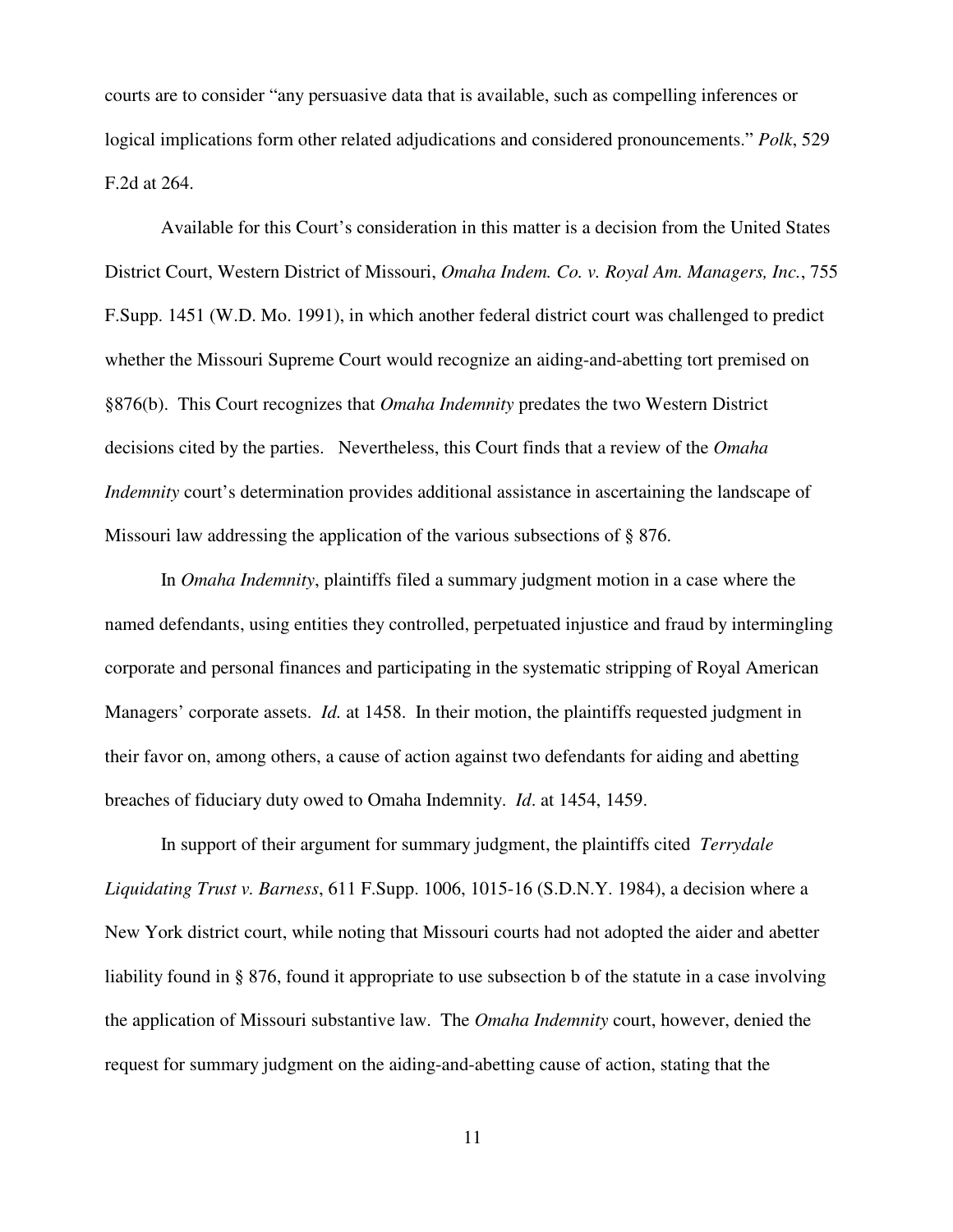plaintiffs' "citation of one New York district court opinion does not convince me that Missouri courts would recognize a cause of action for aiding and abetting a breach of fiduciary duty." *Omaha Indem.*, 755 F.Supp. at 1459.

In addition to *Zafft*, and the two contradictory Western District Missouri Court of Appeals opinions, *Bradley* and *Shelter Mutual*, Missouri case law considering the application of various subsections of § 876 includes a pre-*Omaha Indemnity* decision from the Southern District, *Richardson v. F.I.E. Corp*., 741 S.W.2d 751 (Mo. Ct. App. 1987) (considering § 876 (c)), and a post-*Omaha Indemnity* determination from the Eastern District, *Gettings v. Farr*, 41 S.W.3d 539 (Mo. Ct. App. 2001) (discussing § 876 (a), (b), and (c)).

*Richardson*, like *Zafft*, was available for consideration by the *Omaha Indemnity* court; however *Richardson* involved the application of a different subsection of § 876. *Richardson* was an action brought against a gun manufacturer for injuries sustained when the plaintiff was intentionally shot with a gun considered to be a "Saturday Night Special"(allegedly so named due to the gun's principal use for criminal activities and lack of value for legitimate activity). *Richardson*, 741 S.W.2d at 752. In his petition, the plaintiff, relying on subsection (c) of § 876, pleaded that the gun manufacturer was liable because it "gave substantial assistance" to the shooter, by the manufacture and sale of the gun. *Id.* at 754.

The *Richardson* court noted that recovery for an injury must be based on an act by the defendant that proximately caused the injury. *Id.* The Southern District dismissed the plaintiff's claim, stating that § 876(c) had not been adopted as law in Missouri, and opining that applying subsection (c) as "construed by the plaintiff would extend liability to any injury caused by the product of a manufacturer whose product is often used in a manner to cause harm to others." *Id.* The court further stated: "In any event, [§ 876(c)] is authority for the fact that this count does *not*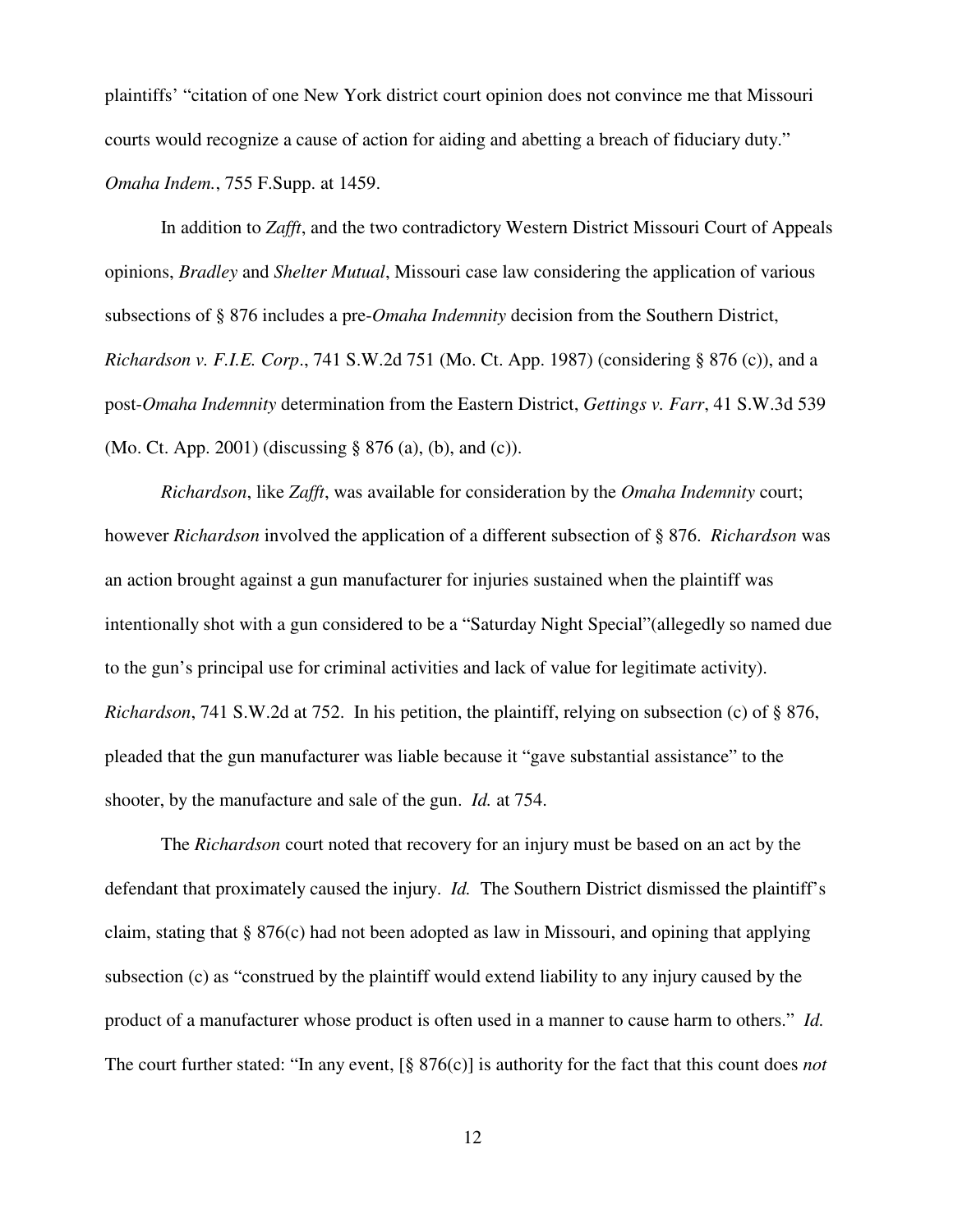state a cause of action." *Id.* (italics in original). The court thus concluded that the pleaded count failed to state a cause of action, because its allegations did not establish the gun manufacturer's act, separately considered, constituted a breach of duty to the plaintiff. *Id*.

The Eastern District's decision, *Gettings* concerned a trial court's dismissal of a plaintiff's civil conspiracy claims, and consequently, involved the application of § 876(a). *Gettings*, 41 S.W.3d at 541. Gettings' petition alleged that he was injured when he was struck by an automobile negligently operated by one of three named defendants. *Id.* In his civil conspiracy claim, Plaintiff further alleged that the three defendants conspired to steal an automobile, that the defendants' conspiracy involved the use of the stolen automobile, and that the plaintiff was injured as a result of the use of the automobile pursuant to the conspiracy. *Id.* at 542-43.

In challenging the sufficiency of the civil conspiracy count's allegations, one of the *Gettings* defendants urged the Eastern District to consider "cases from other states analyzing attempts to impose liability on third parties for actively encouraging drinking and driving or other negligent operation of an automobile." *Id.* at 543. The appellate court found that the theories involved in the defendants' cited cases were not the theory alleged by Gettings. *Id.* In distinguishing the cases, the Eastern District stated as follows: "These cases do not involve civil conspiracy as the doctrine has been recognized in Missouri. Rather, in these cases, the plaintiff was attempting to establish liability based on substantial assistance and encouragement of the negligent conduct causing injury as provided in Restatement (Second) of Torts, Sec. 876(b) and (c)." *Id.* The Eastern District concluded that the allegations contained in two of the plaintiff's counts were sufficient to state of claim for relief against the two non-driving defendants on a theory of civil conspiracy based on the section Missouri courts had recognized, § 876(a). *Id*.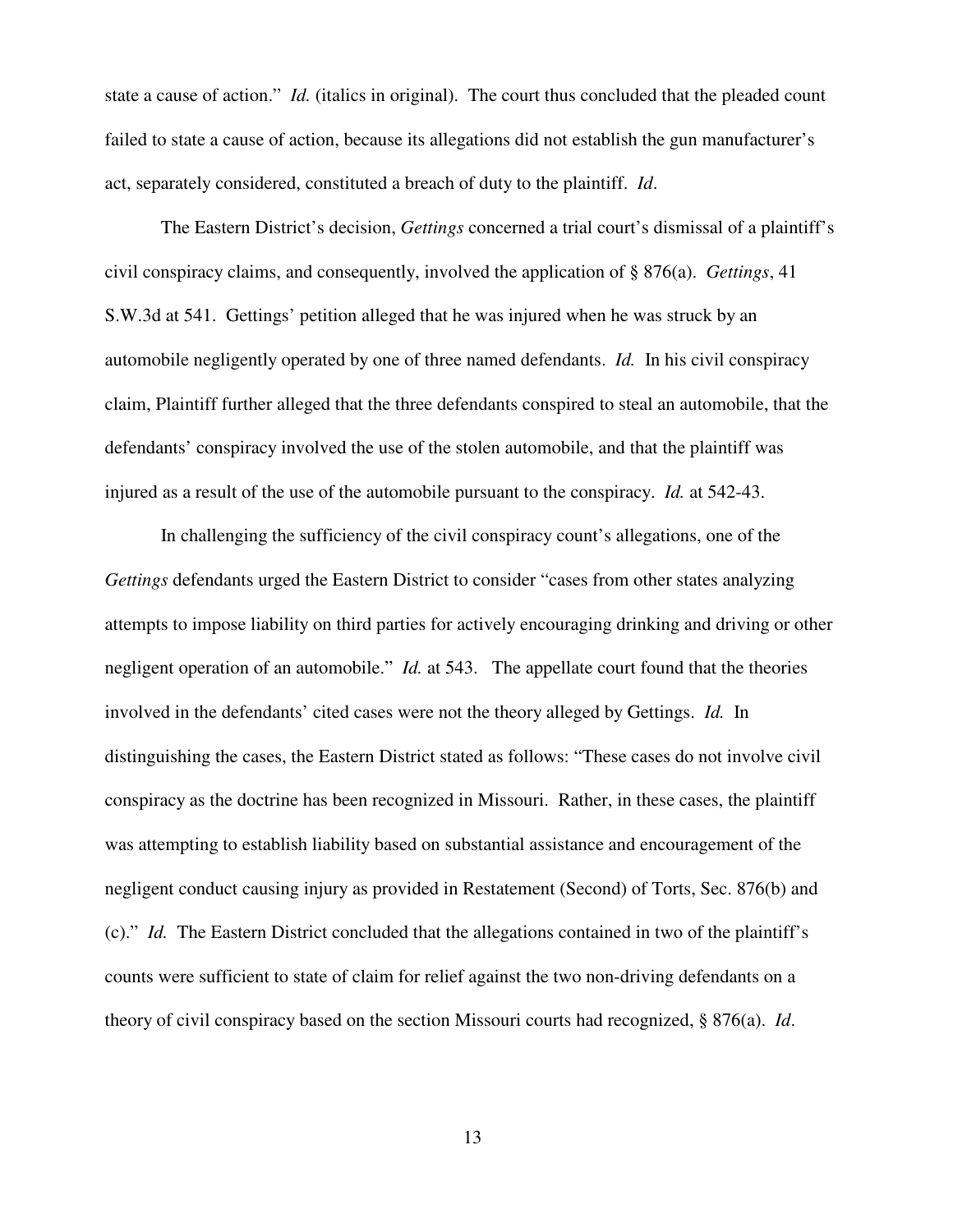In interpreting state law, federal district courts are bound by the decisions of the state's highest court. *Minnesota Supply Co. v. Raymond*, 472 F.3d 524, 534 (8th Cir. 2006). When an issue has not been decided by the state's highest court, the decisions of the intermediate appellate courts are persuasive authority that may be followed, if they are the best evidence of what state law is. *Id.* As discussed, the *Omaha Indemnity* court was not persuaded that Missouri courts would recognize a cause of action for aiding and abetting a breach of fiduciary duty when it was presented with the issue in 1991. *Omaha Idem.*, 755 F. Supp. at 1459. At that time, the Missouri case law addressing the application of § 876 liability was limited to *Zafft* and *Richardson*, neither of which recognized a cause of action under subsections (b) or (c). *Id.*; *Zafft*, 676 S.W.2d 241; *Richardson*, 741 S.W.2d 751. In fact, the Southern District expressly stated, in 1987, that subsection (c) had not been adopted as the law in Missouri. *Richardson*, 741 S.W.2d at 754.

In the interim since *Omaha Indemnity*, several intermediate Missouri appellate court decisions have addressed the application of various subsections of § 876, including *Bradley*, *Shelter Mutual*, and *Gettings*. In 1996, the Western District not only noted that Missouri courts had never recognized a claim for aiding and abetting a tort, or any other theory of liability based on § 876(b); the court also stated that Missouri courts had rejected claims fashioned after § 876 (c). *Bradley*, 904 S.W.2d at 315. One year later, a different panel of the Western District reversed a dismissal of a claim brought under § 876 (b), finding that the plaintiffs asseverated a cause of action by alleging the defendants encouraged tortious conduct that was a substantial factor of the plaintiffs' injuries. *Shelter Mutual*, 930 S.W.2d at 3-4. Although the *Shelter Mutual* court addressed the holdings in *Zafft* and *Richardson* in reaching its conclusion that Missouri would recognize a tort based on § 876, it seemingly was unaware of the decision decided by another panel of its court, as the *Shelter Mutual* decision made no mention of the holding reaching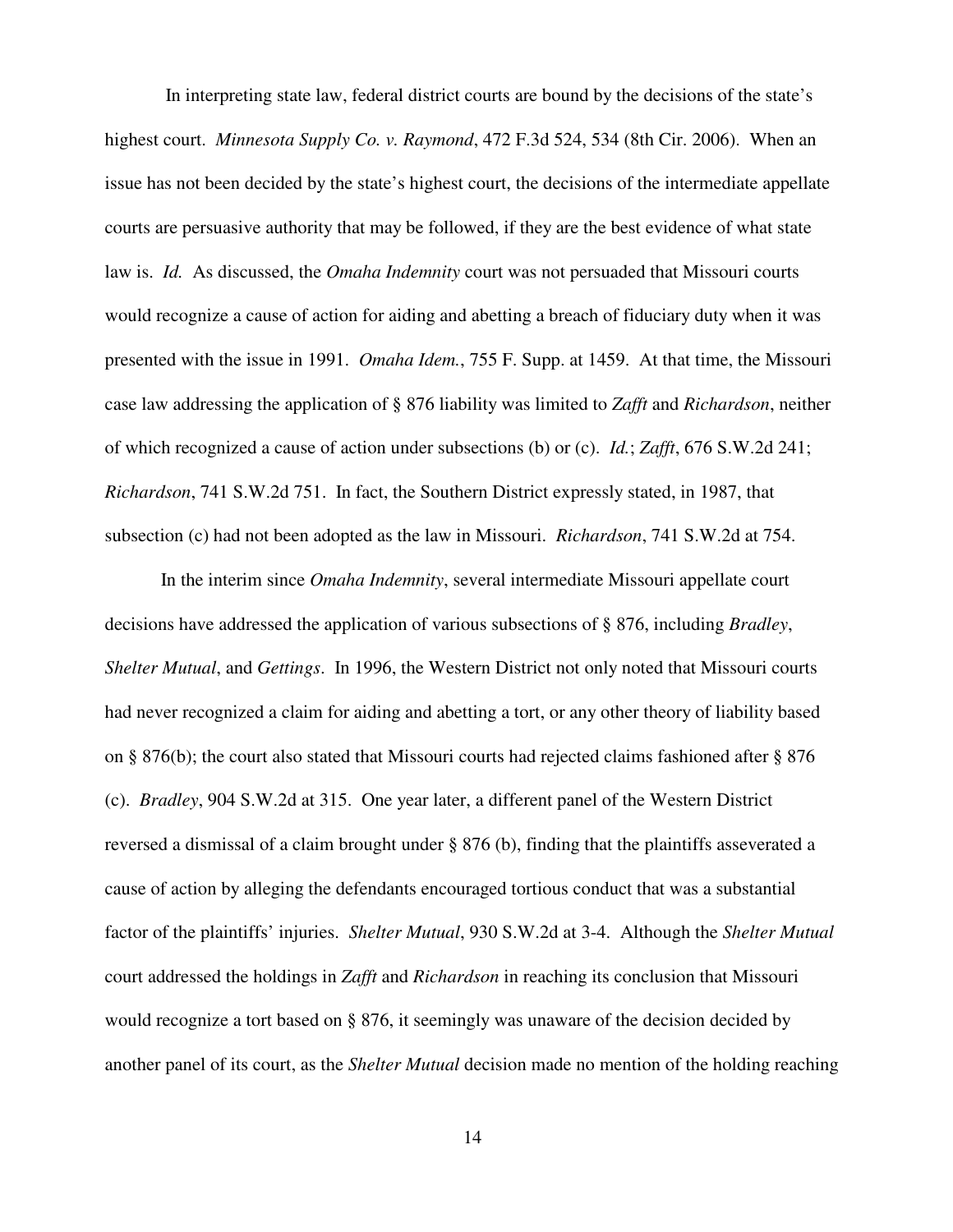in *Bradley*. Both decisions, with contradictory, opposing conclusions, apparently remain good law in Missouri.

 The Western District briefly revisited the holding of *Shelter Mutual* in 1998, when it was presented with a plaintiff's contention that a hotel was liable for his harm under section 876(b) for allegedly suggesting that a city eliminate from its construction plans a stairway where the plaintiff fell. *Joseph v. Marriott Int'l*, 967 S.W.2d 624 (Mo. Ct. App. 1998). When presented with the hotel's contention that *Shelter Mutual* was limited to situations involving passenger encouragement of drunk driving, the appellate panel stated, "Whether section 876 applies outside the drunk driving context, however, need not be determined because under the facts of this case, section 876(b) could not apply. Subsection (b) specifically requires that the party 'know that the other's conduct constitutes a breach of duty.'" *Id*. at 629-30.

Other than the conflicting Western District decisions, the other Missouri intermediate appellate court decisions providing guidance concerning the current state of Missouri law on the application of § 876 recognize only the civil conspiracy theory set forth in subsection (a). *Gettings*, 41 S.W.3d 539; *Lynn-Flex W. v. Dieckhaus*, 24 S.W.3d 693, 701 (Mo. Ct. App. 1999).

When the question as to whether an individual could be liable for the action of another under the collusion standard of §876 was presented to a bankruptcy court in 2006, the court stated, "Missouri courts have held that a person may only be liable for the action of another under the collusion standard of Section 876 of the Restatement if there is evidence that the two parties acted pursuant to an agreement or otherwise in concert with each other." *In re Machinery, Inc.*, 342 B.R. 790, 799 (E.D. Mo. 2006). The bankruptcy court further noted that Missouri law additionally requires the individual's action itself, separately considered, to be wrongful with respect to the injured third-party. *Id.*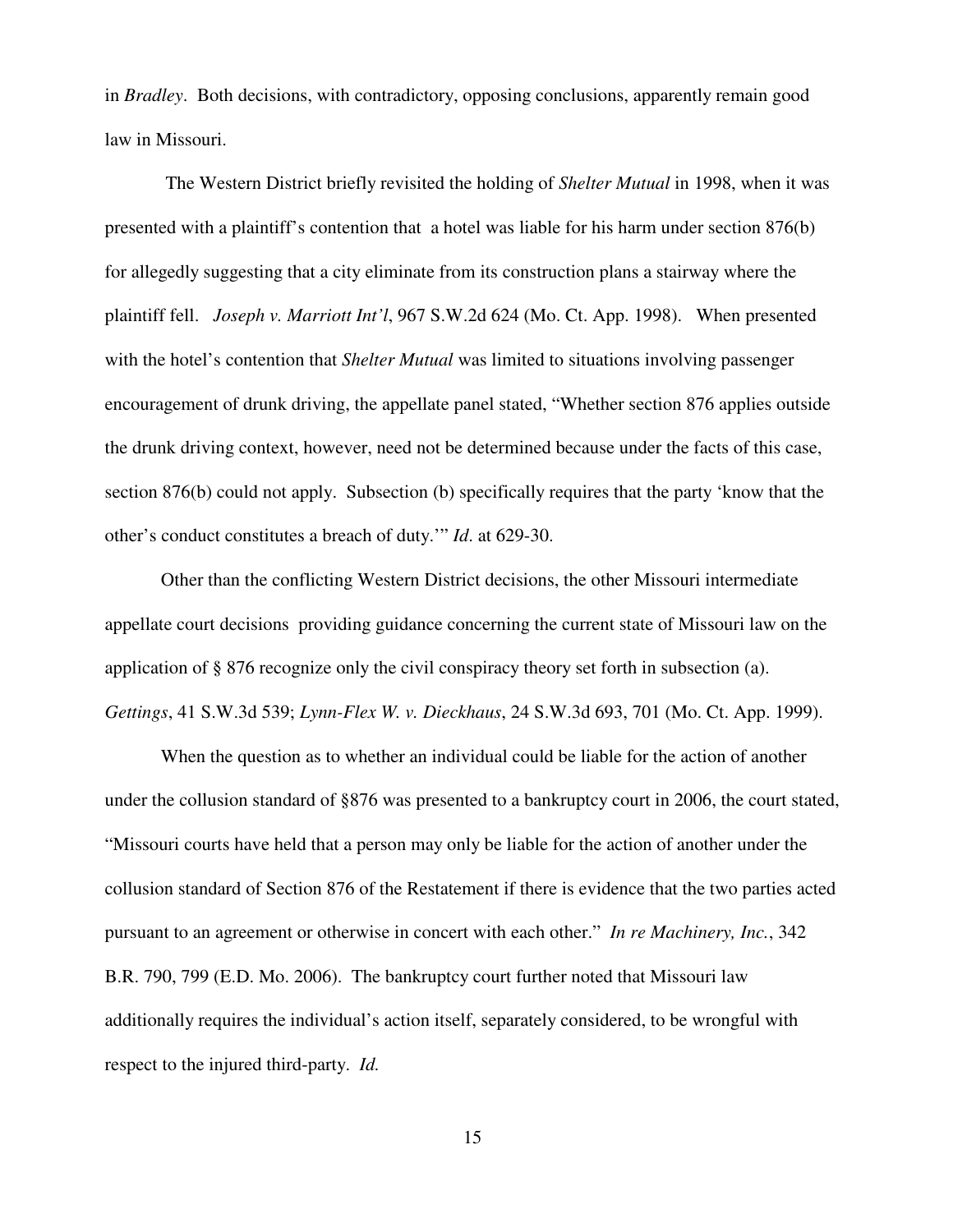In sum, Missouri state courts, including the state's highest court, have recognized the civil conspiracy theory of liability set forth in § 876 (a). *Zafft*, 676 S.W2d at 245; *Gettings*, 41S.W.2d at 542-43; *Shelter Mutual*, 930 S.W.2d at 3-4; *Lyn-Flex W., Inc.,* 24 S.W.3d at 70. Several Missouri courts have flatly rejected the application of § 876 (c), and others have acknowledged its rejection. *Gettings*, 41 S.W.2d at 542-43; *Bradley*, 904 S.W.2d at 315, n. 11; *Richardson*, 741 S.W.2d at 754. Missouri intermediate appellate courts have reached opposing holdings on the application of § 876(b), *Shelter Mutual*, 930 S.W.2d at 3-4; *Bradley*, 904 S.W.2d at 315; and the most recent decision of the state's intermediate appellate courts has indicated that the only civil conspiracy doctrine recognized and applied in Missouri is the theory described in § 876(a). *Gettings*, 41 S.W.3d at 541-43. Of the Missouri appellate court decisions addressing the issue, only the *Shelter Mutual* decision concluded that Missouri's highest state court would recognize the secondary liability theories set forth in  $\S 876(b)$  or (c). In view of the holdings in all these decisions, this Court predicts that the Missouri Supreme Court would decline to adopt the theory of liability presented by either  $\S 876(b)$ , or  $\S 876(c)$ .

Missouri Trustee Defendants further contend that, even if the Missouri Supreme Court would recognize such torts, the aiding-and-abetting counts in Plaintiffs' Complaint fail to state a claim because they do not allege facts that show Missouri Trustee Defendants affirmatively acted to aid the primary tortfeasors with actual knowledge that the purportedly assisted or encouraged conduct was illegal. Missouri Trustee Defendants assert that the "substantial assistance" they allegedly provided was "passively failing to stop, warn of, or report the primary torts allegedly being committed by others."

Plaintiffs assert that they have properly pleaded the requisite elements to establish liability under § 876(b) and § 876(c), and allege that the Third Amended Complaint contains allegations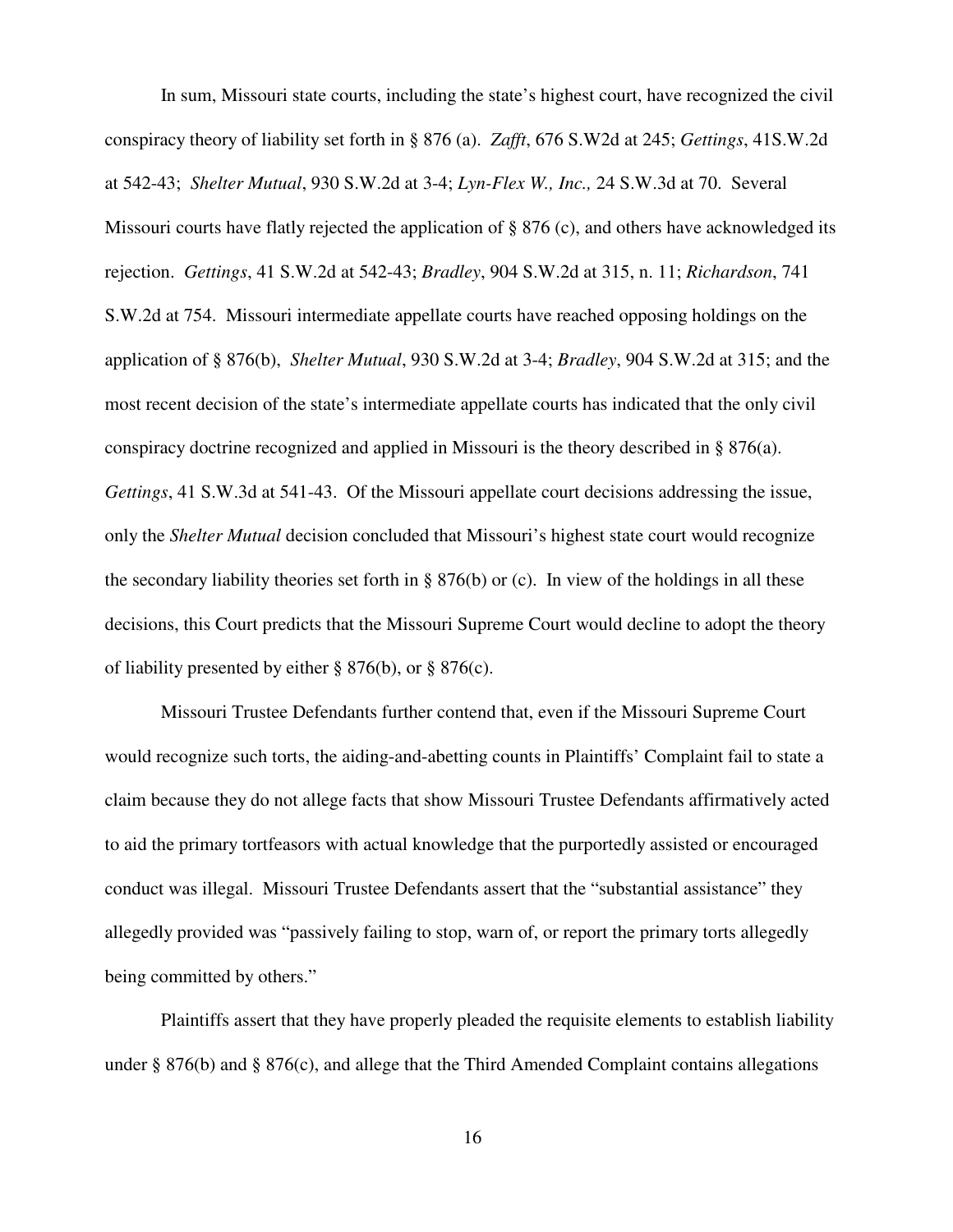showing Defendant's knowledge of the schemes to defraud and the roles they played in the perpetration of the schemes, as well as extensive allegations of affirmative assistance provided by Defendants, which constituted an indispensable part of the fraud and breaches. The Court finds that, even if Missouri state law were to recognize the theories of secondary liability for the acts of a primary tortfeasor as described in § 876(b) or §876(c), the Third Amended Complaint fails to plead sufficient facts to support the requisite elements of any cause of action under the section. *See Restatement (Second) of Torts, § 876; Zafft,* 676 S.W.2d at 245; *Lyn-Flex W. Inc.,* 24 S.W.3d at 701; *Richardson*, 741 S.W.2d at 754.

Accordingly, this Court will grant the Missouri Trustee Defendants' Motion to Dismiss the Aiding-and-Abetting Counts for Failure to State a Claim [ECF No. 1016], and will dismiss Counts 31 through 34 of Plaintiffs' Third Amended Complaint. In light of this disposition, Defendant U.S. Banks' Motion to Dismiss Plaintiffs' Third Amended Complaint, or, in the Alternative, for a More Definite Statement [ECF No. 1023], brought separately to challenge the claims asserted against it in Counts 31 and 32, will be denied as moot.

## **B. Defendant Markow's Motion**

In his Motion, Defendant Markow moves to dismiss the claims brought against him in Counts 36 through 38 [ECF No. 1082]. The cause of action stated in Count 38, "Aiding and Abetting Fraud" is premised on the theory of liability described in § 876 (b), with allegations that Defendant Markow participated in the schemes to defraud by providing encouragement and substantial assistance in perpetration of those frauds. Accordingly, for the reasons discussed above, Count 38 will be dismissed for failure to state a claim upon which relief may be granted.

The other counts challenged by Defendant Markow, however, are not resolved by the disposition of the aiding-and-abetting claims. Count 36 brings a claim for "Breach of Fiduciary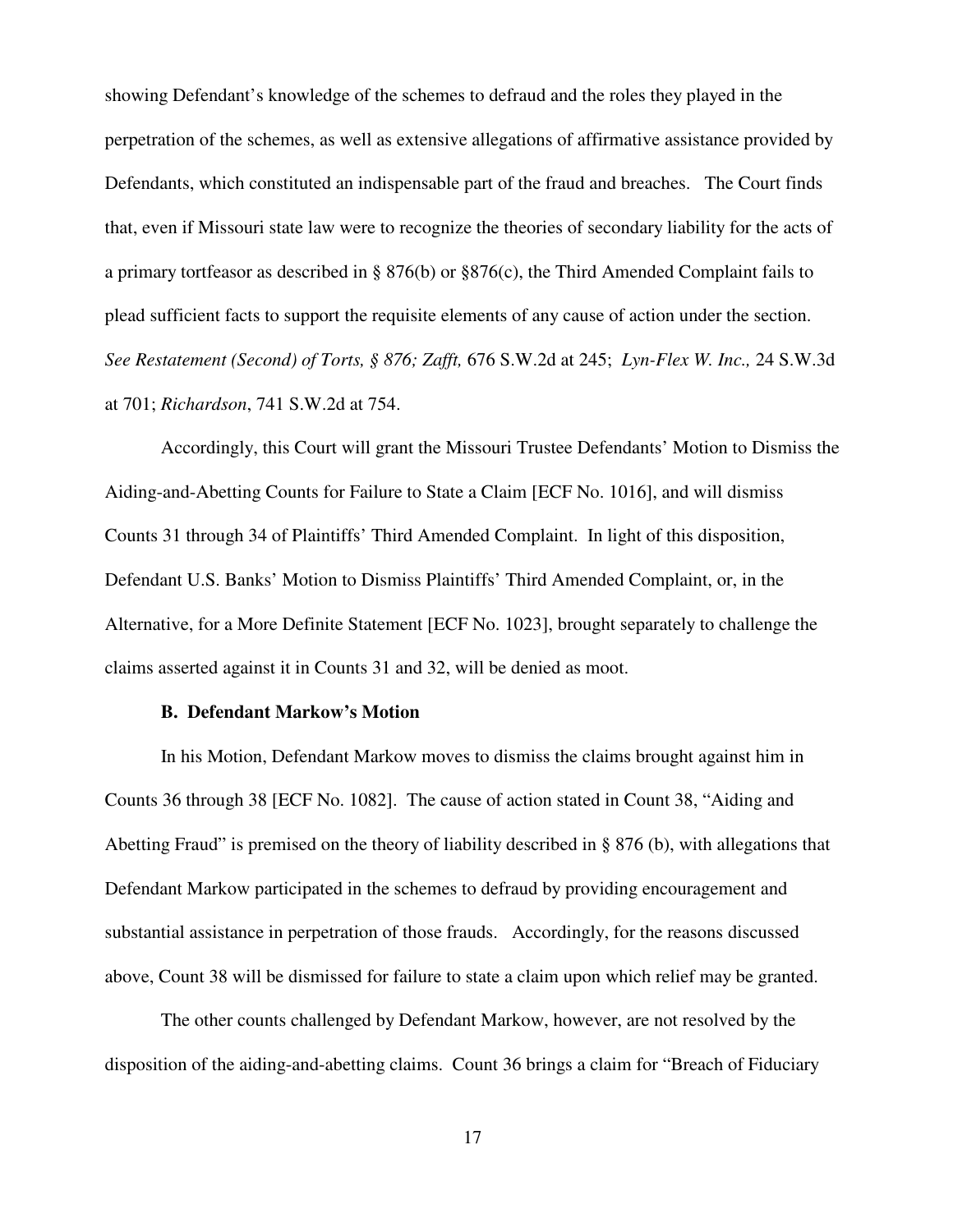Duty." Count 37 asserts a claim for "Participation in a Breach of Trust Duties and Aiding and Abetting Breach of Fiduciary Duties." An examination of the Third Amended Complaint reveals that Plaintiffs have alleged sufficient factual matter, accepted as true, to state a claim for breach of fiduciary duty and participation in a breach of trust duties. *See Iqbal*, 556 U.S. at 678; *Emerson Elec. Co. v. Marsh & McLennan Cos.*, 362 S.W.3d 713-14, 720 (existence & scope of fiduciary duties owed depends on extent of parties' relationship & nature of any agreements between them); *State ex rel. Doe Run Res. Corp. v. Neill*, 128 S.W.3d 502, 505 (Mo. banc 2004) (corporate officer may be held individually liable for tortious corporation if he had actual or constructive knowledge of & participated in actionable wrong); *Shervin v. Huntleigh Sec. Corp.*, 85 S.W.3d 740-41 (Mo. Ct. App. 2002) (fiduciary duty may arise as result of special circumstances of parties' relationship; question is whether trust is reposed with respect to property or business affairs of another); *Koger v. Hartford Life Ins. Co.*, 28 S.W.3d 405, 411 (Mo. Ct. App. 2000); *Morrison v. Asher*, 361 S.W.2d 844, 850 (Mo. Ct. App. 1962) (trustee's fiduciary duty owed as matter of law). Because the Third Amended Complaint contains sufficient factual matter to allow the reasonable inference that Defendant Markow is liable for the misconduct alleged in the causes of actions contained in Counts 36 and 37, Defendant Markow's Motion will be denied as to these two claims.

Accordingly,

**IT IS HEREBY ORDERED** that the Missouri Trustee Defendants' Motion to Dismiss the Aiding-and-Abetting Counts for Failure to State a Claim [ECF No. 1016] is **GRANTED.** Counts 31, 32, 33, and 34 of Plaintiffs' Third Amended Complaint are **DISMISSED.**

**IT IS FURTHER ORDERED** that Defendant U.S. Bank's Motion to Dismiss Plaintiffs' Third Amended Complaint, or, in the Alternative, for a More Definite Statement [ECF No. 1023], is **DENIED as moot.**